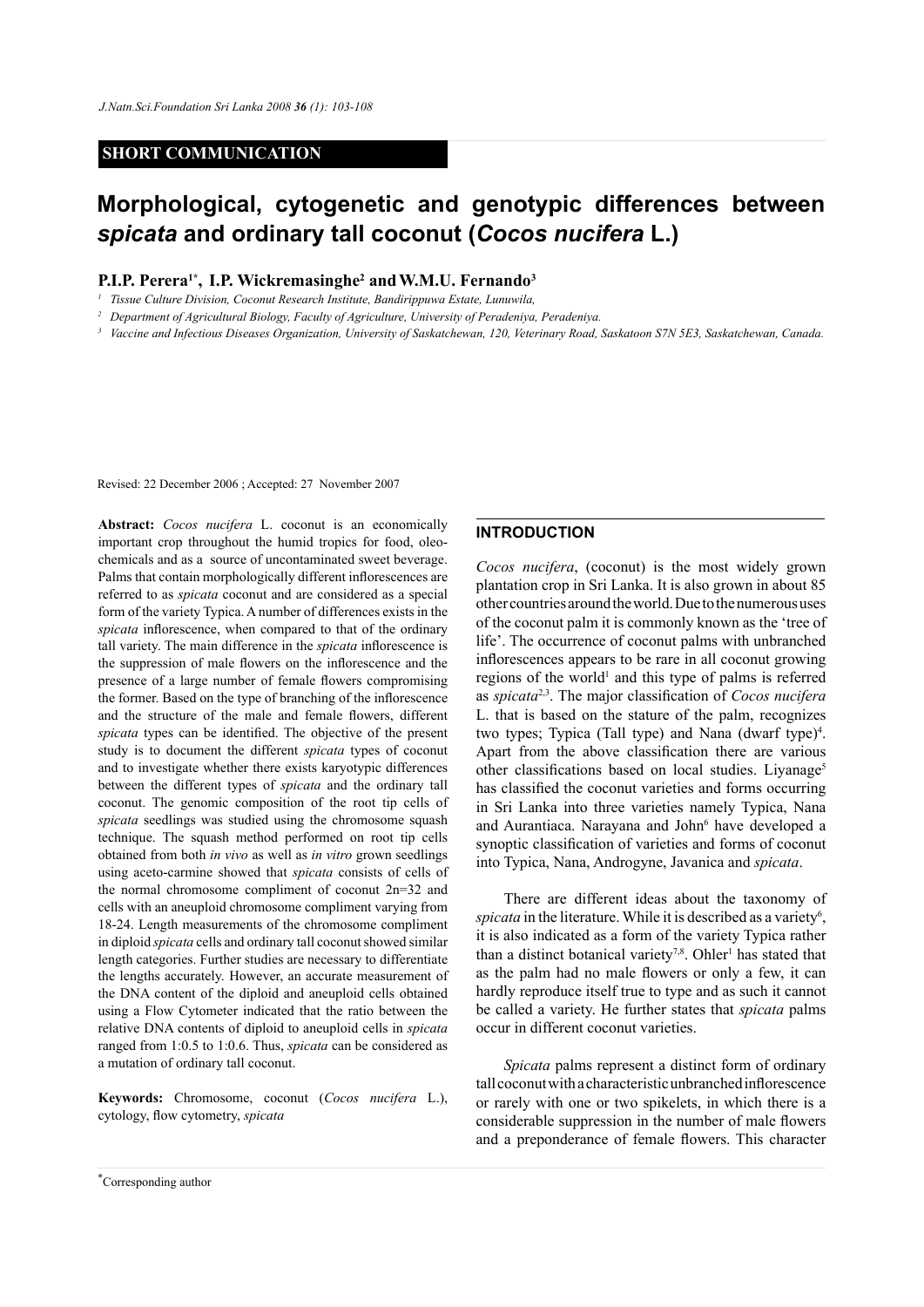of a high number of female flowers in the *spicata* inflorescence is a desirable character which could be introduced in a breeding programme in order to increase the nut production. However, a complete documentation on the morphology, taxonomy and genetic control of the *spicata* character in coconut is lacking and this in turn limits the potential of exploiting this character in a breeding programme. The present study was, therefore, planned with the objectives of documenting different types of *spicata* in coconut and investigating the karyotypic characteristics of the *spicata* and ordinary tall coconut.

## **METHODS AND MATERIALS**

The plant materials (inflorescences, root tips and leaves) used in this study were collected from healthy palms and seedlings of the ordinary tall coconut (as control) and *spicata*, available at the Bandirippuwa Estate, Coconut Research Institute (CRI), Lunuwila, the Isolated Seed Garden (ISG), Ambakelle and a home garden in Chilaw.

Identification of different types of *spicata* inflorescences, the characteristic features of each inflorescence type and their pollination behaviour (the duration of male and female phases of inflorescence) were studied. Furthermore, the male and female flowers of the inflorescences were studied by observing seven *spicata* palms from the Bandirippuwa Estate, Lunuwila, two *spicata* palms each from ISG and a home garden.

Cytological observations were conducted using actively growing root tips<sup>9</sup> obtained from inbreeding type *spicata* mother palms and seedlings of ordinary tall coconut (control). The observations were made between 9.00-9.30 a.m, in order to access the highest number of actively dividing cells from *in vitro* cultured *spicata* plants. The root tip was cut 1 cm from the apex. After removing the root cap, it was pre-treated with colchicine<sup>10</sup> and washed thoroughly. Then, the tissue was subjected to fixation and hydrolysis. Slides were prepared using the simple acetocarmine squash technique<sup>11</sup> and observations were made through the light microscope using the oil immersion technique. The number of chromosomes and the relative lengths of each chromosome within the actively growing cells were recorded.

The DNA content of cells was analyzed using the flow  $cytometer<sup>12,13</sup>$ . Mature leaf material and root tips (obtained from *in vivo* as well as *in vitro* seedlings) were used and 1-2 g of material was chopped with the PARTEC (Partec, Gmbh) buffer and filtered with a 50  $\mu$ m nylon mesh. The filtrate was stained with the PARTEC stain, and was kept in the dark on ice (14). The maximum signal amplitudes, which causes the sharpness of the peaks, were obtained with a Flow Cytometer (Partec CA II, Gmbh). The flow speed of analyzed cells was in the range of 50-100 per second.

### **RESULTS AND DISCUSSION**

*Spicata* palms, have inflorescences which are different from those of the ordinary tall palms (Figure 1a). There are some specific characters in the *spicata* inflorescences (Figures 1b, 1c). The spathe that covers the inflorescence of *spicata* is much thicker than that which covers the inflorescence in the ordinary tall variety. This may cause difficulty in splitting of the spathe, resulting in delayed pollination. The most interesting characteristic features of the *spicata* inflorescence is the presence of a large number of female flowers and reduction of the number of male flowers. The number of female flowers in *spicata* varies from 50-500 whereas in ordinary inflorescences it is in the range of 15-50. The number of male flowers in *spicata* is in the range of 100-1000 compared to 5000- 8000 found in ordinary inflorescences.

There is a wide variation in *spicata* based on morphology as well as the pollination behaviour. S*picata* in coconut, exhibits a range from the characteristic unbranched inflorescences (Figure 1b) to branched inflorescences (Figure 1c). The spikelets (branches) of the branched inflorescences are shorter than those of the ordinary inflorescences. Both male and female flowers can be found throughout the spikelet in *spicata* whereas the female flowers are concentrated at the basal part of the spikelet in an ordinary inflorescence. The characteristic feature of the unbranched type of *spicata* is that female flowers are attached to the main rachis from top to bottom, and male flowers are interspersed among the closely set female flowers (Figures 1b, 1d).

**Table 1:** The relative length categories of the chromosomes of spicata and ordinary tall coconut

| Spicata               |     |  | 4.3 3.5 3.5 3.1 3.0 2.9 2.8 2.7 2.6 2.5 2.4 2.3 2.2 2.1 2.0 |  |  |  |     |             |  |     | 1.8 |
|-----------------------|-----|--|-------------------------------------------------------------|--|--|--|-----|-------------|--|-----|-----|
| Standard 1<br>Tal $*$ | 3.0 |  | 2.7 2.7 2.5 2.4 2.4 2.3 2.1 2.1 2.0                         |  |  |  | 1.9 | 1.8 1.8 1.7 |  | 1.4 | 1.3 |

\* Recorded by Ninan and Satyabalan7

*March 2008 Journal of the National Science Foundation of Sri Lanka 36 (1)*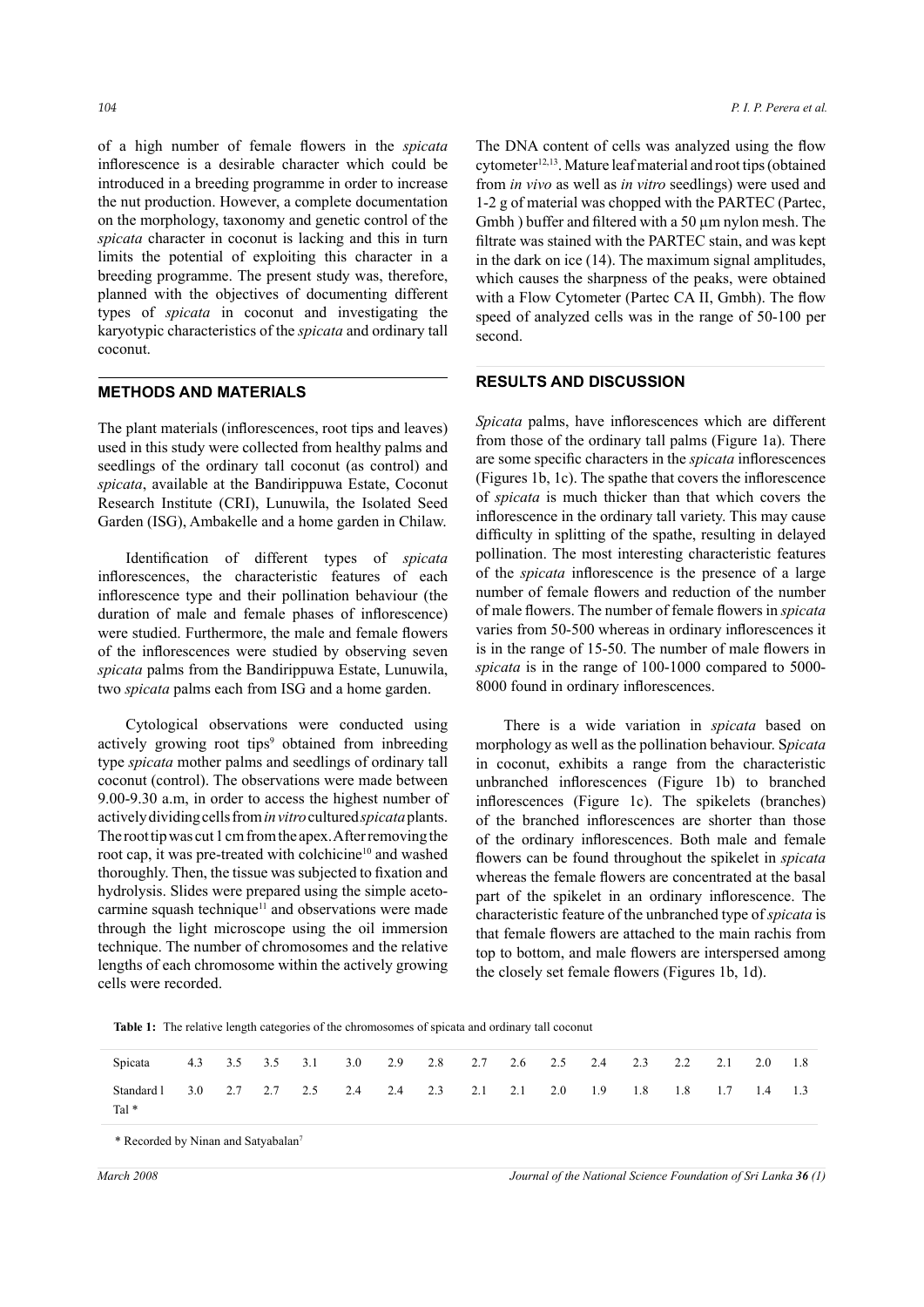

**Figure 1:** *Spicata* inflorescence in coconut (*Cocos nucifera* L.). **a.** Inflorescence of ordinary tall coconut. **b.** Inflorescence of ideal *spicata* (unbranched type) in which both male flowers (mf) and female flowers (ff) attached to the main rachis (r) of the inflorescence. **c**. Branched type inflorescence. Both male and female flowers attached throughout the spikelets **d**. Close view of ideal *spicata* type **e**. An ordinary male flower. **f**. Peculiar form of male flower of *spicata*; two flowers attached together at the base. **g.** Peculiar characters exist in *spicata* male flowers with varying numbers of sepals (s) and petals (p) and anthers (a). **h.** Female flower of ordinary tall coconut. **i.** Female flower of *spicata*. Note that two flowers are attached together at the base.

The close observation of structural characteristics of the male flowers indicated that *spicata* inflorescences contain single male flowers, like the ordinary male flowers (Figure 1e) as well as those where two or three flowers united at the base (Figure 1f). The number of segments in the male flowers is highly variable. Perianth segments vary from 3-15 and stamens vary from 6-18 (Figure 1g). Maturing of the male flowers does not show a distinct pattern as in those from the inflorescences of ordinary tall type in which the maturing of male flowers begins at the top of each spikelet and proceeds towards the base. *Spicata* inflorescences consist of single female flowers (Figure 1h) as well as ones which are attached to one or two other flowers (Figure 1i). Hermaphrodite flowers were also observed on *spicata* inflorescences. However, it is not normally found in *spicata*.

There is a variation in the pollination behaviuor of different *spicata* inflorescences. Ohler<sup>1</sup> has indicated that there are no reports of autogamous *spicata* palms. In the present study, both overlapping and non-overlapping of male and female phases in inflorescences were observed in different *spicata* palms leading to inbreeding and out breeding types. Overlapping of male and female phases could be observed in inbreeding type of *spicata* in which self pollination occurs before the spathe is split opened. The inflorescences of the unbranched type (with characteristic *spicata* type) showed inbreeding type. However, in the out breeding type, male phase is distinctly different from the female phase resulting in cross-pollination, which is similar to the pollination behavior of tall coconut. This could be identified in the branched type *spicata*.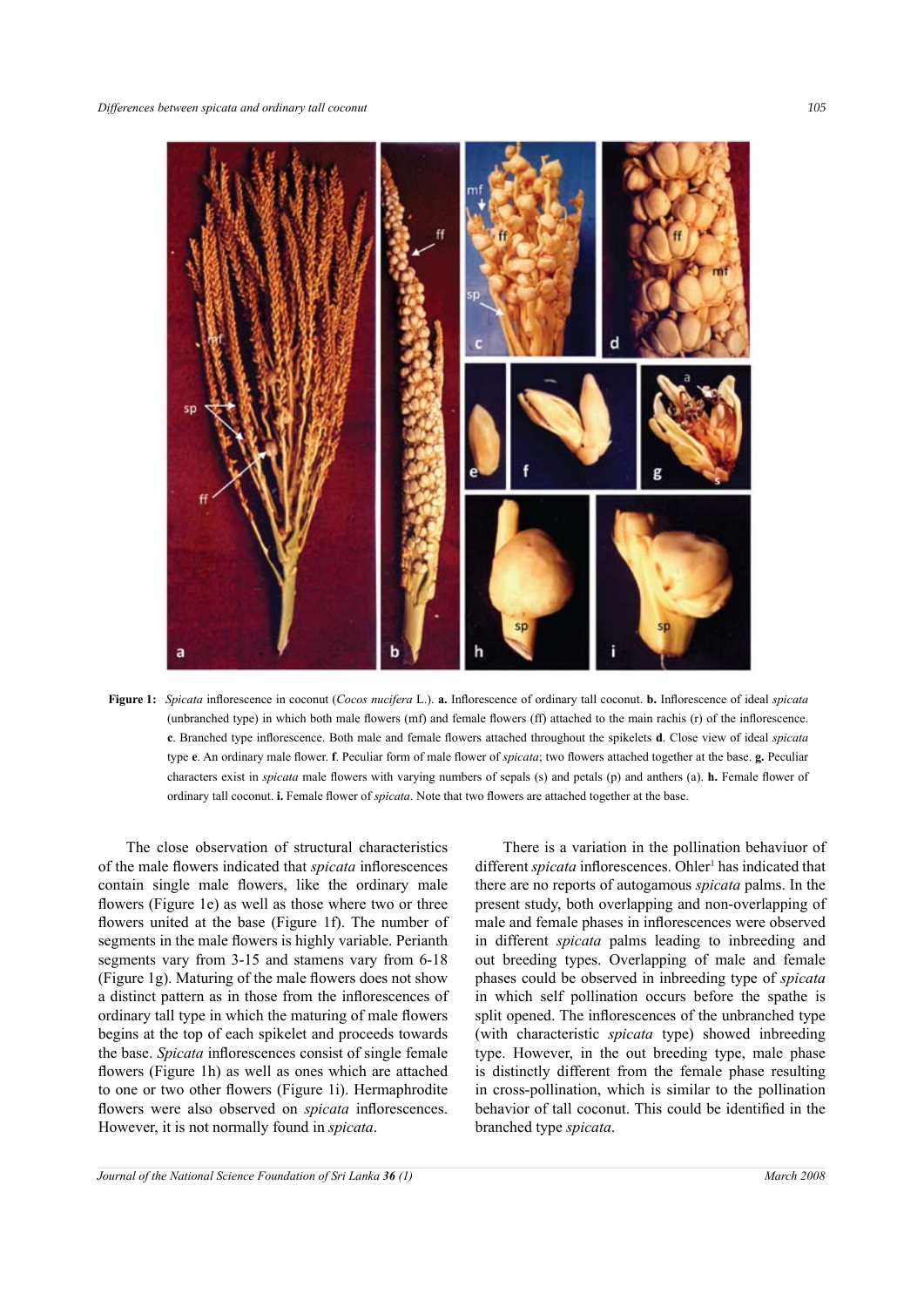

**Figure 2:** Cytological views of the cells of root tips obtained from ordinary tall coconut (*Cocos nucifera* L.) and spicata. **a.** Chromosome complement of ordinary tall coconut **b**. Normal diploid cell of *spicata*. **c**. Normal diploid cell of embryo cultured *spicata*. Note that only part of the number of chromosomes could be observed in a single plane of the squash in each slide and other chromosomes could be observed after fine focusing. **d.** An aneuploid cell of *spicata (Bar=10µm).*

Even though *spicata* consists of a large number of female flowers, the seed setting percentage is very low. Normally, only very few (0-4) nuts could be seen in a bunch. This may be due to several reasons such as the inflorescence consisting of a comparatively low number of male flowers; the pollen of these flowers may not be sufficient for selfing of all the female flowers. The studies revealed the viability of the pollen in these inflorescences is also comparatively lower than the ordinary type (data not shown). Furthermore, abnormalities occurred in the female flowers (as described earlier) may lead to failure of pollination. The space between the female flowers may not be sufficient for them to be developed into complete fruits. With a high setting percentage, shedding of immature nuts will be inevitable as there is not enough space for so many nuts on the spadix, unless the palm bears very small nuts<sup>1</sup>.

The best slide preparations were obtained in the squash method by adopting the following conditions; pre-treatment in 0.1% colchicine for 2 hours, fixation in glacial acetic acid/ absolute alcohol (1:3) fixative for  $1\frac{1}{2}$ hours and hydrolysis in 1N HCl at 60 ºC incubation for 20 minutes. Comparable results were obtained with the *in vitro* grown root tip cells.

The cytological study showed that there are two types of cells in the *spicata*, diploid cells (Figures 2a,

2b,2c) with a chromosome complement of 2n=32, and aneuploid cells (Figure 2d) with a varying chromosome complement from 18-24. However, majority of the cells were diploid and about 35% cells contained an aneuploid chromosome complement. Previous Studies<sup>15,16</sup> reported that the chromosome complement of *spicata* is 2n=32. The relative length measurements of chromosomes were recorded and the length categories were similar for diploid cells of the two types (Table 1). The relative length measurements were compared with the standard chromosome lengths recorded previously<sup>7</sup>. According to these results, the relative length categories were similar for diploid cells of both *spicata* and ordinary tall coconut. The same study<sup>7</sup> suggested that the *spicata* character is incompletely dominant or pleotiotropic. Hunger<sup>17</sup> described *spicata* character as a mutation and heritable.

The relative DNA content of *spicata* was compared by using leaf and root tip samples of ordinary tall coconut as the internal reference standard. The  $G_0$  peak of this standard recorded a channel number of 59.93 (Figure 3a). A large number of signals occurring in the lower channel region resulted from the disrupted nuclei and non specific staining of other cell constituents. The channel numbers of the peaks of the mixture of *spicata* cells and standard (1:1) recorded 38.4 and 22.4 (Figure 3b) with percentage of cells in each category at 72% and 45% respectively, indicating a difference in DNA content in the reference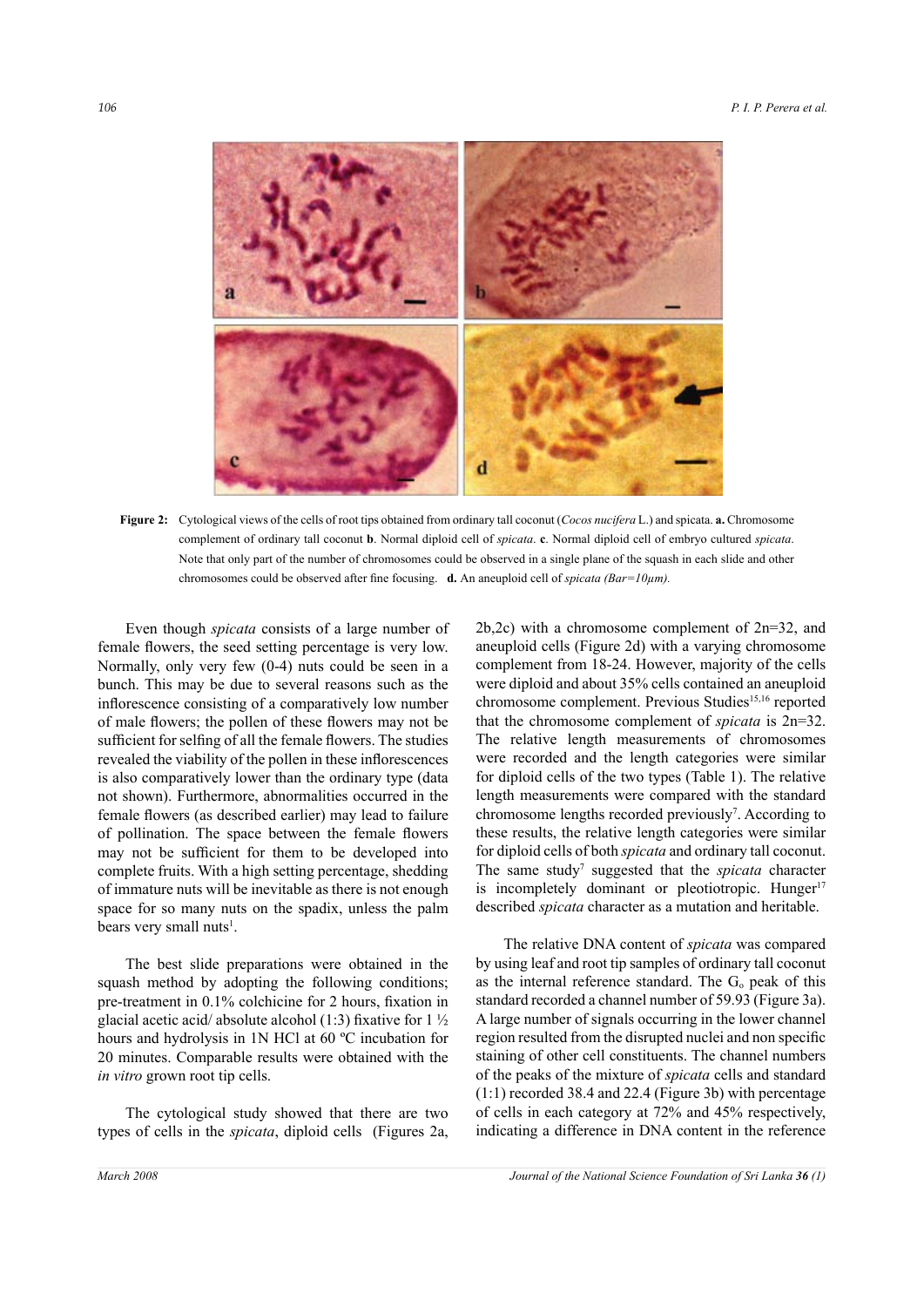

**Figyre 3:** DNA histograms of fluorescence intensity of nuclei isolated from tall and *spicata* leaf samples after staining with PARTEC stain. a. Standard diploid coconut that was used as the internal reference. b. Histogram obtained from the mixture of leaves from *spicata* and tall coconut in the proportion of 1:1. c. Histogram of *spicata.* 

and target samples. The DNA histogram resulting from *spicata* cells recorded two peaks indicating channel numbers 43.3 and 20.7 (Figure 3c) with percentages of cells in each category 50% and 36% respectively, indicating that *spicata* consists of cells of two different DNA contents. The coefficient of variability for all peaks was between 9% - 27%, which implies the accuracy of the results.

# **CONCLUSION**

Under Sri Lankan conditions, classification of *spicata* can be done based on either pollination behaviour or the branching habit of the inflorescence. Based on pollination behaviour, selfing (in-breeding type) and outcrossing (outbreeding type) *spicata* forms can be identified. *Spicata* can also be categorized into two types namely branched and unbranched type (ideal *spicata* type), based on the branching habit of the inflorescence. The chromosome squash studies revealed that the *spicata* type consists of two types of cells; diploid cells with 32 chromosomes and aneuploid cells with chromosomes varying from 18-24. The relative length categories of chromosomes of the diploid *spicata* are parallel with ordinary tall type cells. Flow Cytometer measurements indicate that the *spicata* cells has two types of cells, normal diploid cells and aneuploid cells. The relative DNA contents of these diploid to aneuploid cells of *spicata*, range from 1:0.5 to 1:0.6. Thus, *spicata* can be considered as a mutation of ordinary tall coconut.

# **Acknowledgement**

We gratefully acknowledge Dr. K. Hirimburegama, University of Colombo, Colombo 03, for the facilities provided in Flow Cytometric Analysis. We are grateful to Dr T. De Silva, of the same University for the assistance